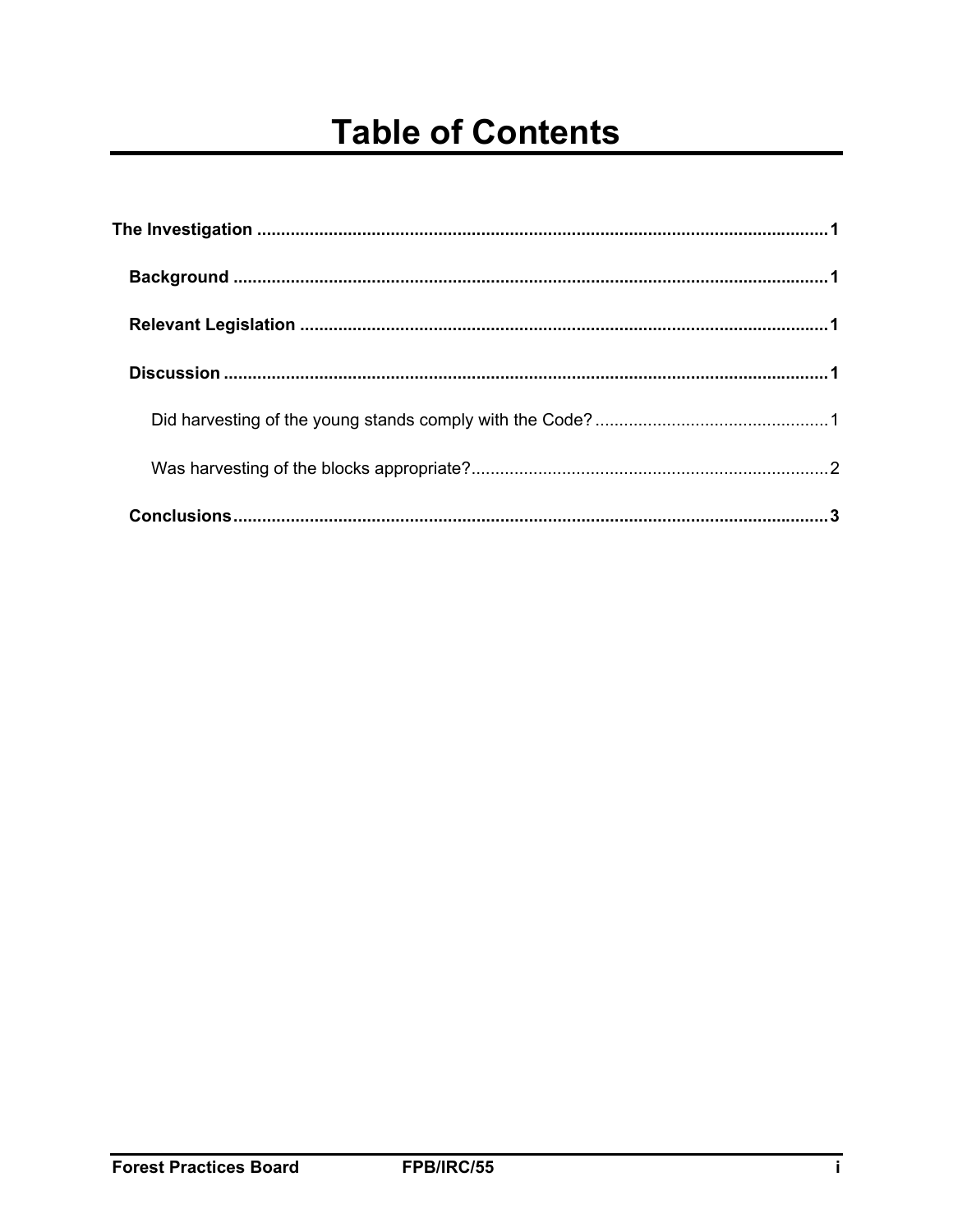# <span id="page-2-0"></span>**The Investigation**

This investigation examines a complaint that Atco Lumber Ltd. (the licensee) is routinely cutting immature timber around Nelson, BC without regard to the future value of the timber. The complainant believes that the province should allow young stands to grow older before they are harvested, to ensure a better financial return from public forest lands.

As an example of his concern, the complainant referred specifically to cutblocks harvested near Hall Creek, about 15 kilometres south of Nelson, BC. He said those stands are only 70 years old, and further, that the licensee paid harvesting royalties to the province of only 25 cents per cubic metre. The Board does not have jurisdiction to investigate whether the province received adequate royalties for timber harvesting on Crown land. However, the investigation considers whether harvesting of those stands, given their age, complied with the *Forest Practices Code of British Columbia Act* and its regulations (the Code), and whether the approval of harvesting was appropriate.

## **Background**

In its 1999 – 2001 forest development plan, the licensee proposed harvesting four cutblocks near Hall Creek, affecting a total of 36 hectares. The district manager approved the forest development plan in August 1999. Harvesting of the cutblocks was completed in 2000.

The licensee's forest licence requires it to harvest, on average, about 20,000 cubic metres of timber per year in the Hall Creek watershed. A portion of that watershed was burned around the turn of the century to facilitate mineral exploration. This, in addition to previous timber harvesting, has resulted in a current timber profile of predominantly younger age classes. The licensee's operating area consequently has limited areas of older age classes available for harvest in the short term.

The Kootenay Boundary Land Use Plan (KBLUP) guides the management of forest resources in that operating area. The KBLUP's management objectives for biodiversity, wildlife and visual quality set aside or restrict harvesting in some older forests. In particular, some forest types are in "old growth deficit," requiring that some older stands be reserved from harvesting to achieve the plan's biodiversity targets. Opportunities for harvesting in older age classes are therefore restricted by the KBLUP.

#### **Relevant Legislation**

Section 41(1)(b) of the *Forest Practices Code of British Columbia Act*.

#### **Discussion**

#### **Did harvesting of the young stands comply with the Code?**

The Code does not specify minimum harvesting ages. There was no requirement under the Code for the licensee or the district manager to allow the Hall Creek stands to grow older before harvesting.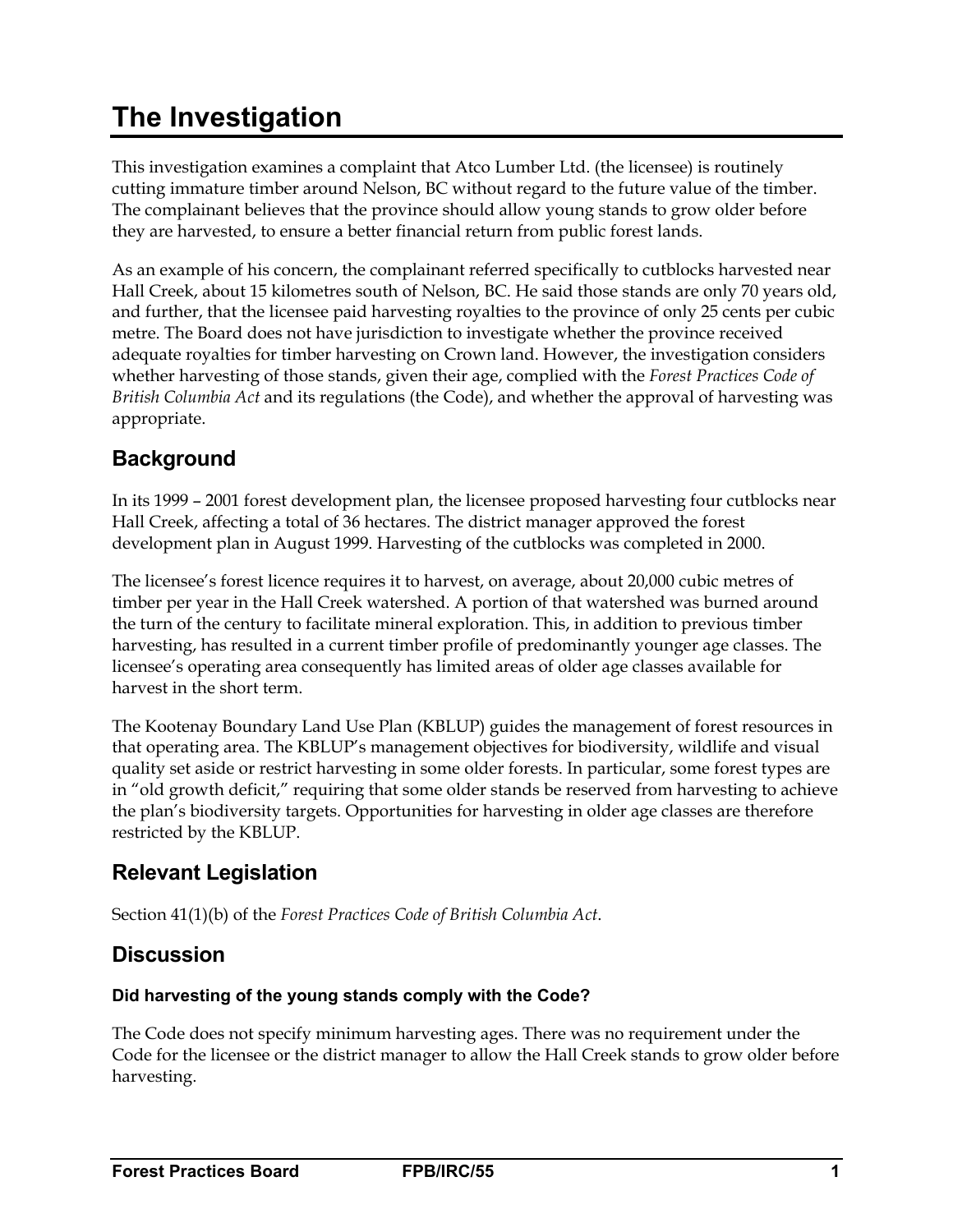<span id="page-3-0"></span>The district manager could only approve the roads and cutblocks in the forest development plan if the district manager was satisfied that the plan would "adequately manage and conserve" forest resources. Forest resources include timber resources. The district manager's approval letter indicates that he was satisfied that the forest development plan adequately manages and conserves forest resources. Therefore, based on the evidence available to him, he complied with that statutory requirement for approving plans.

#### **Was harvesting of the blocks appropriate?**

Under the Code, the district manager has discretion to decide whether a forest development plan adequately manages and conserves forest resources and whether it should be approved. The Board considered whether the district manager exercised his discretion appropriately. Was his decision to approve the forest development plan based on the consideration of adequate, relevant information and sound logic?

MOF staff stated that, although there is no provincial guidance regarding harvesting age, the district manager routinely considers the age of stands when reviewing operational plans for approval. The district manager does so because the harvesting constraints from the existing timber profile and KBLUP are creating pressure to harvest in younger stands. Consequently, the district and the licensee have been reviewing opportunities for harvest areas over the past several years. Those reviews identified that the licensee could meet the harvesting requirements of its licence, but that doing so would require harvesting some mixed Douglas fir stands as young as 80 years old. The district manager generally considers mixed Douglas fir stands younger than 80 years old to be immature and does not approve harvesting those stands without a specific rationale for doing so.

During the review of the Hall Creek cutblocks, staff noted that the forest cover maps showed that some of the blocks were age class 4 (60 to 80 years), younger than what the district manager typically approves. MOF staff therefore field-reviewed the site with the licensee to assess the age of the stands and their suitability for harvesting. The field visit and the timber cruise results confirmed that the stands averaged 81 years, and the stand met the district manager's minimum requirements. The district manager therefore approved the forest development plan.

Board staff confirmed that there is no provincial guidance regarding an appropriate age for harvesting stands. The only reference to timber age is provided by the timber supply review rationale for the Kootenay Lake timber supply area. The review models harvesting stands 72 to 126 years old, but states that this does not prevent licensees from harvesting stands younger than that. There is no evidence to suggest that the 81-year-old Hall Creek stands are "immature," or that harvesting of stands of that age is inappropriate. Rather, the district manager's approach to reviewing the age of stands proposed for harvesting ensures that the licensee can meet its obligations for harvesting, while at the same time protecting biodiversity and other non-timber values as envisioned by the KBLUP.

Records show that the licensee paid the province 31 dollars per cubic metre in stumpage royalties to harvest the timber, rather than 25 cents as believed by the complainant.